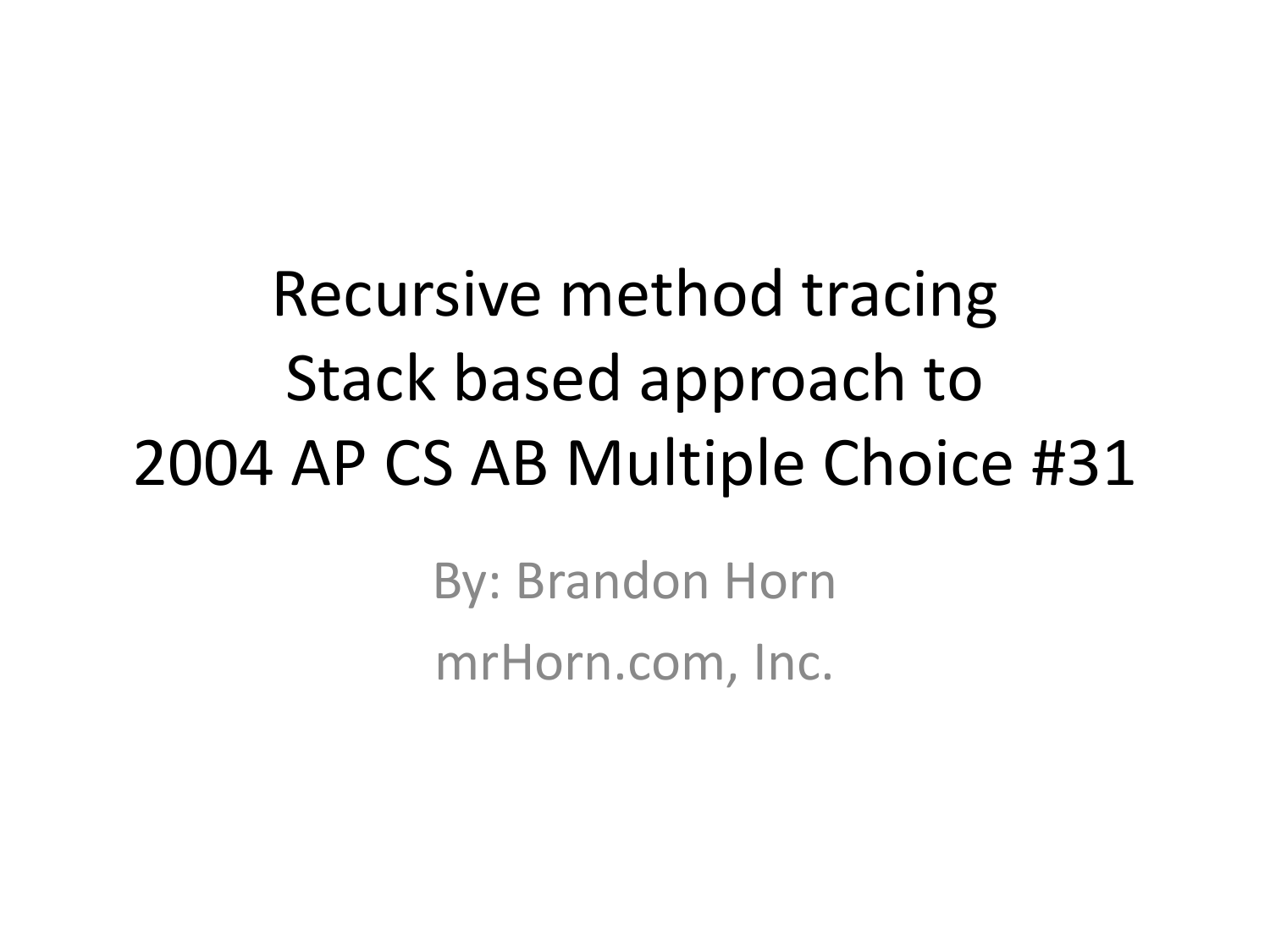Method mystery makes 2 recursive calls. Label the first Call 1 and the second Call 2. The initial call is mystery (arr,  $0, 7, 14$ ).

m(arr, 0, 7, 14)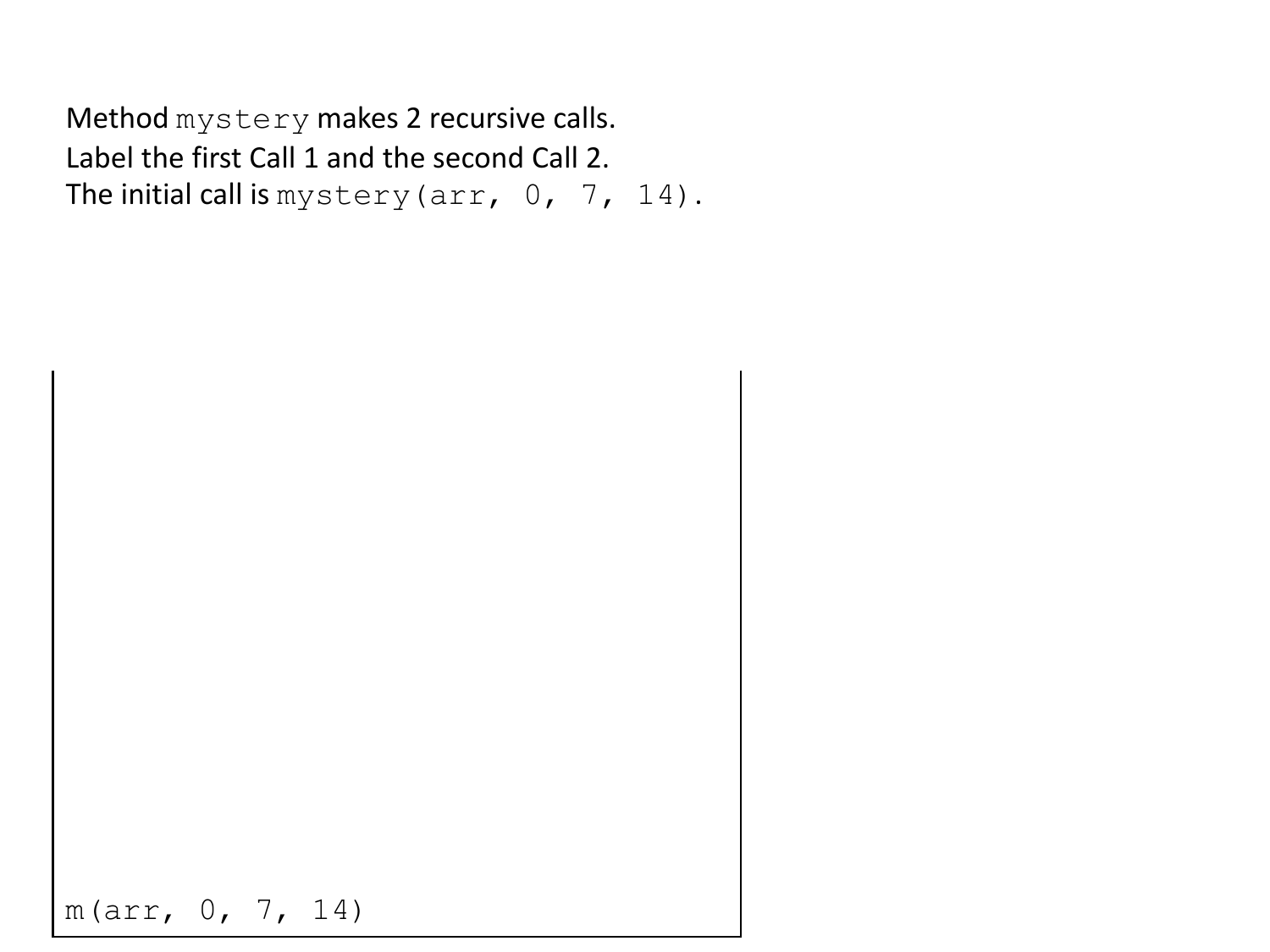$$
\begin{array}{cccc}\n & & \\
 & & \\
 & & \\
 m & (arr, 0, 7, 14) & m id = 3\n \end{array}
$$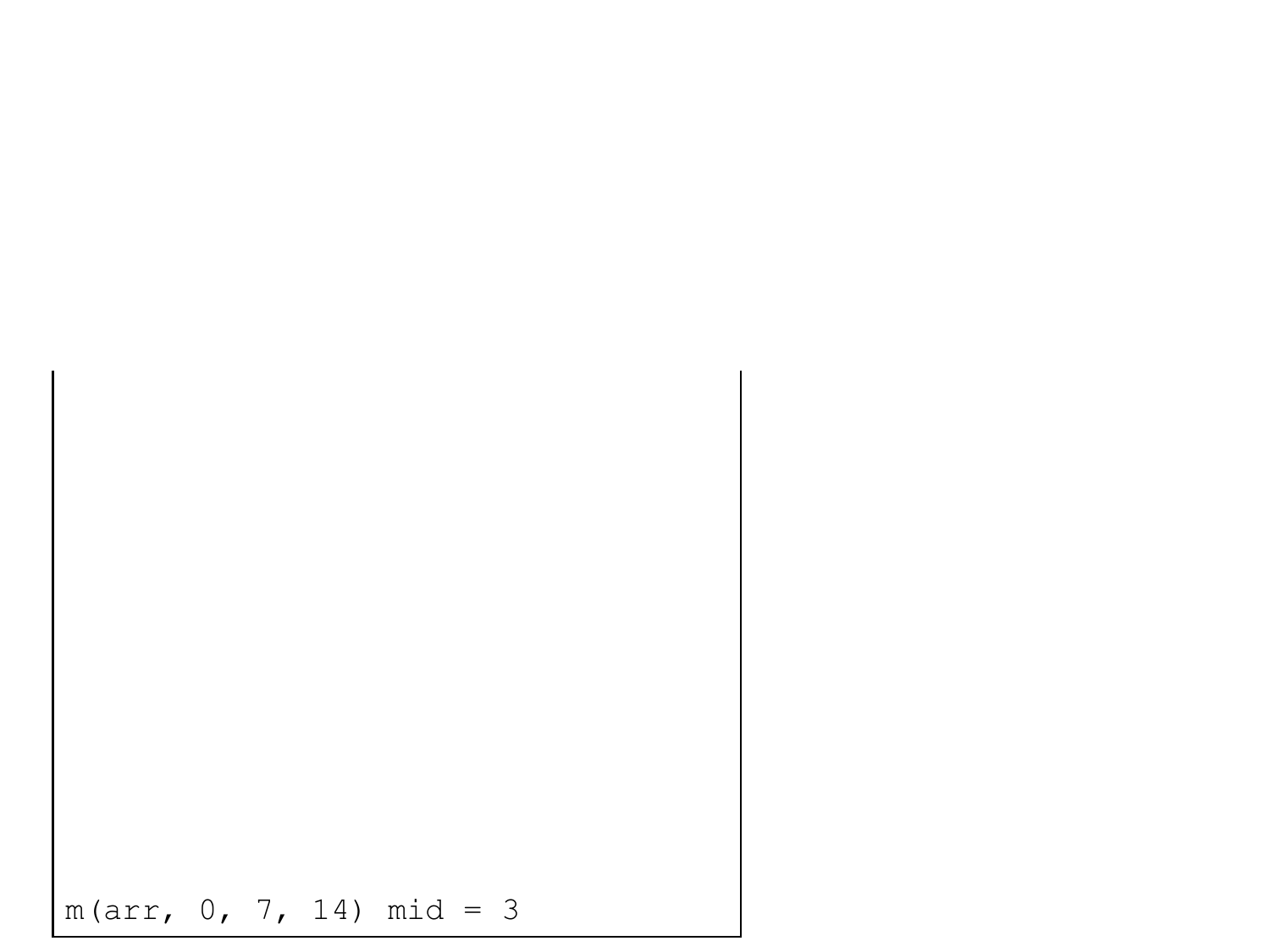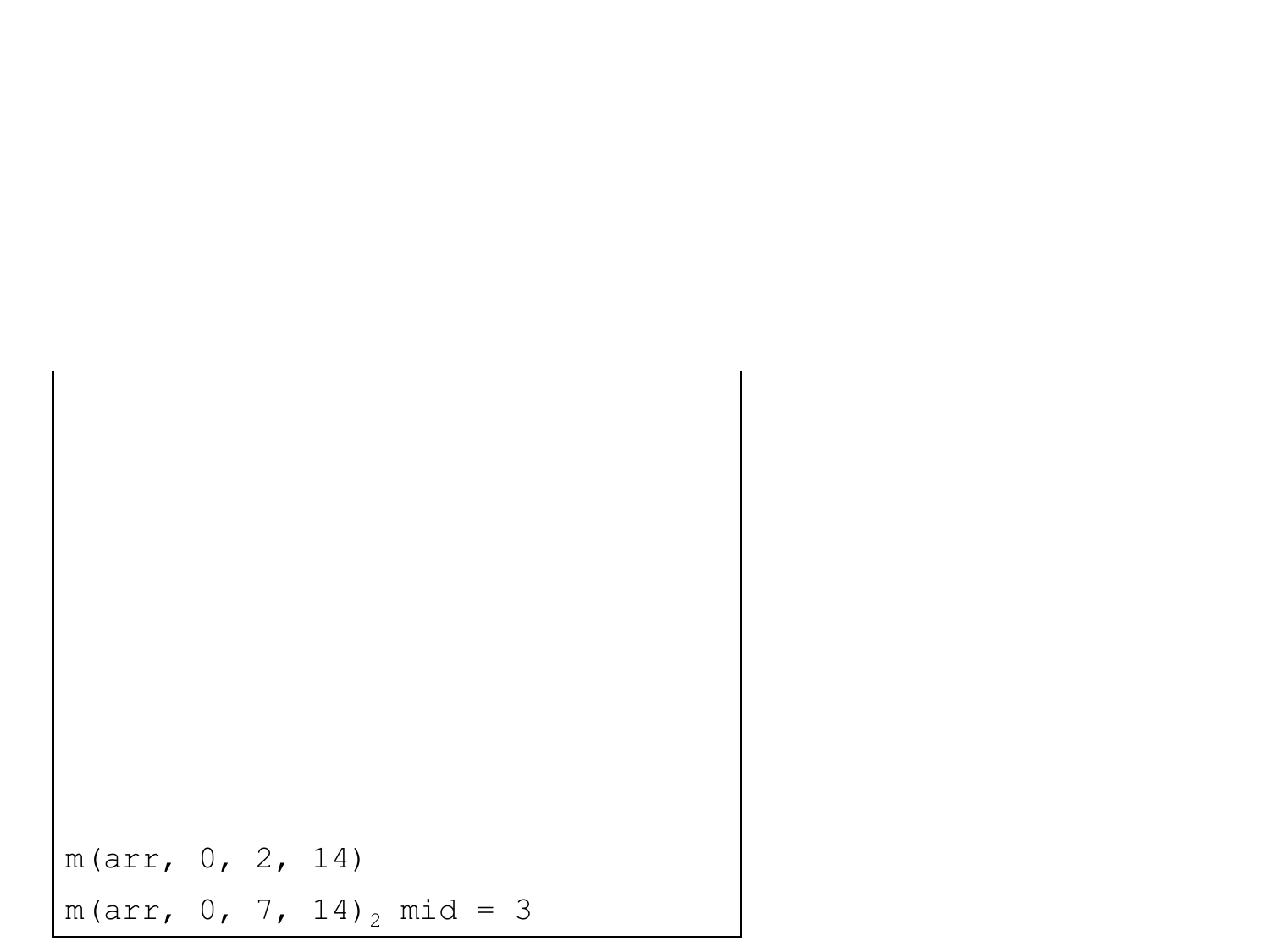$m(arr, 0, 2, 14)$  mid = 1  $m(arr, 0, 7, 14)$ <sub>2</sub> mid = 3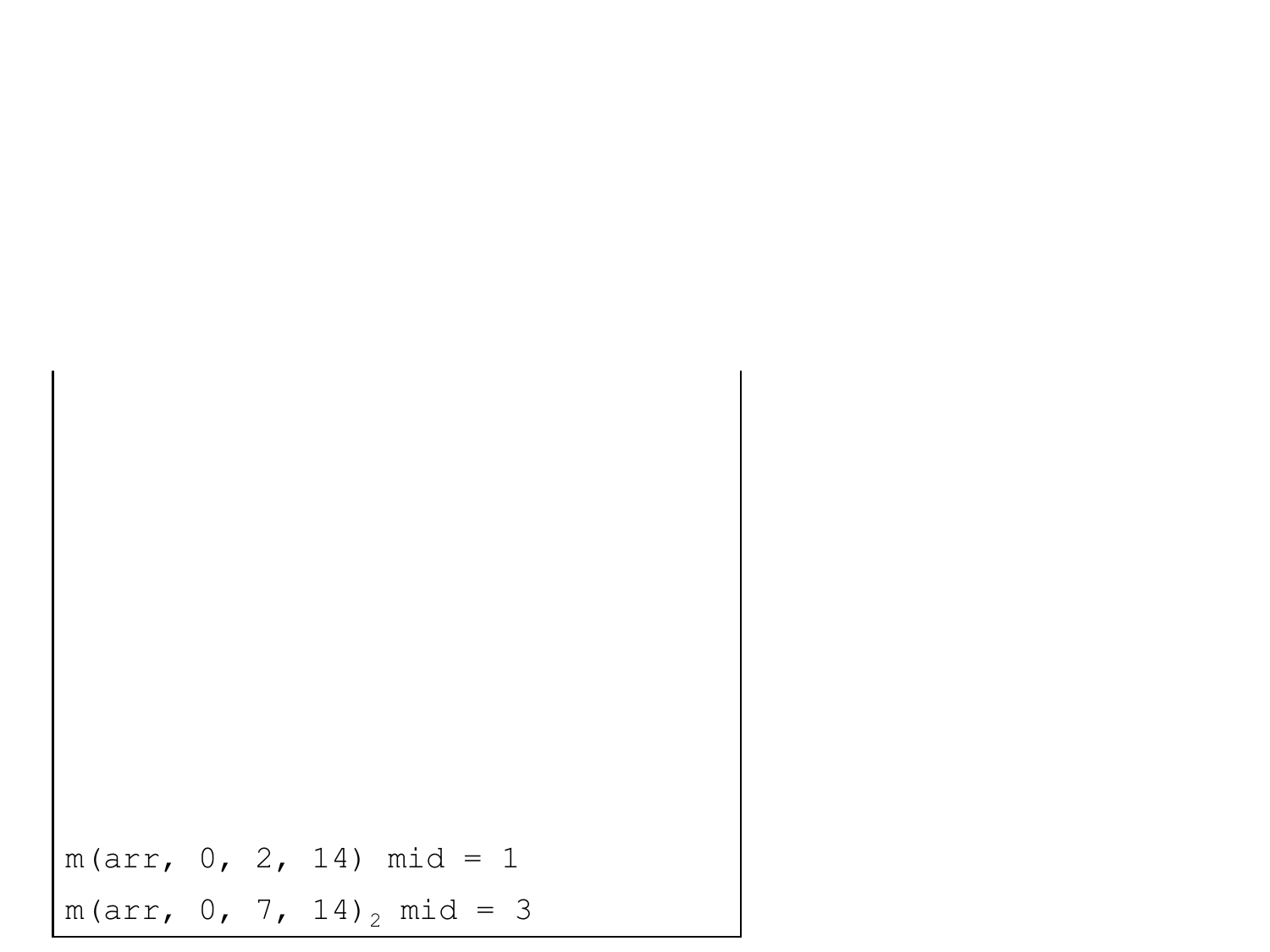m(arr, 2, 2, 14)  $m(arr, 0, 2, 14)$ <sub>1</sub>  $mid = 1$  $m(arr, 0, 7, 14)$ <sub>2</sub> mid = 3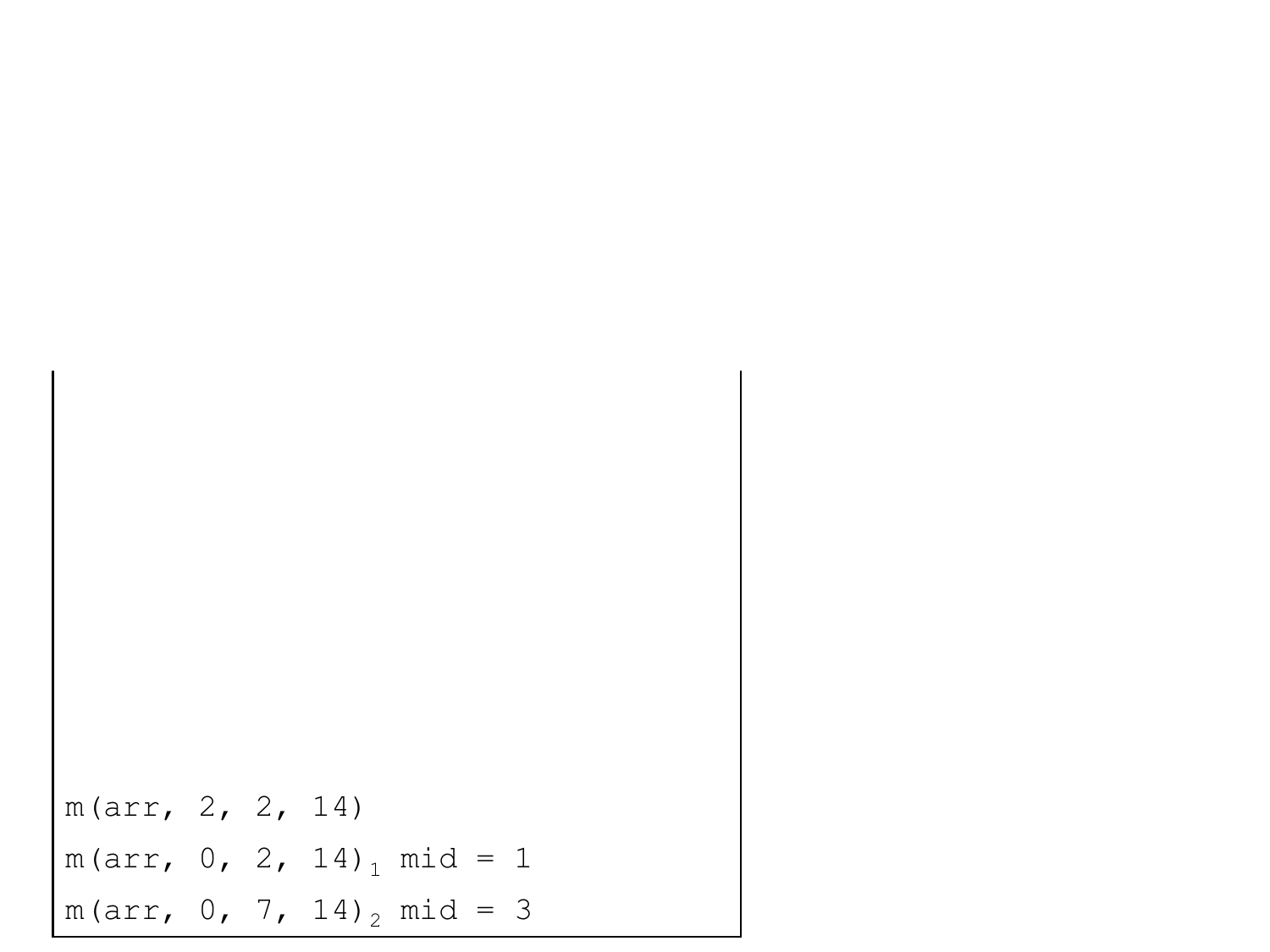$m(arr, 2, 2, 14)$   $mid = 2$  $m(arr, 0, 2, 14)$ <sub>1</sub>  $mid = 1$  $m(arr, 0, 7, 14)$ <sub>2</sub> mid = 3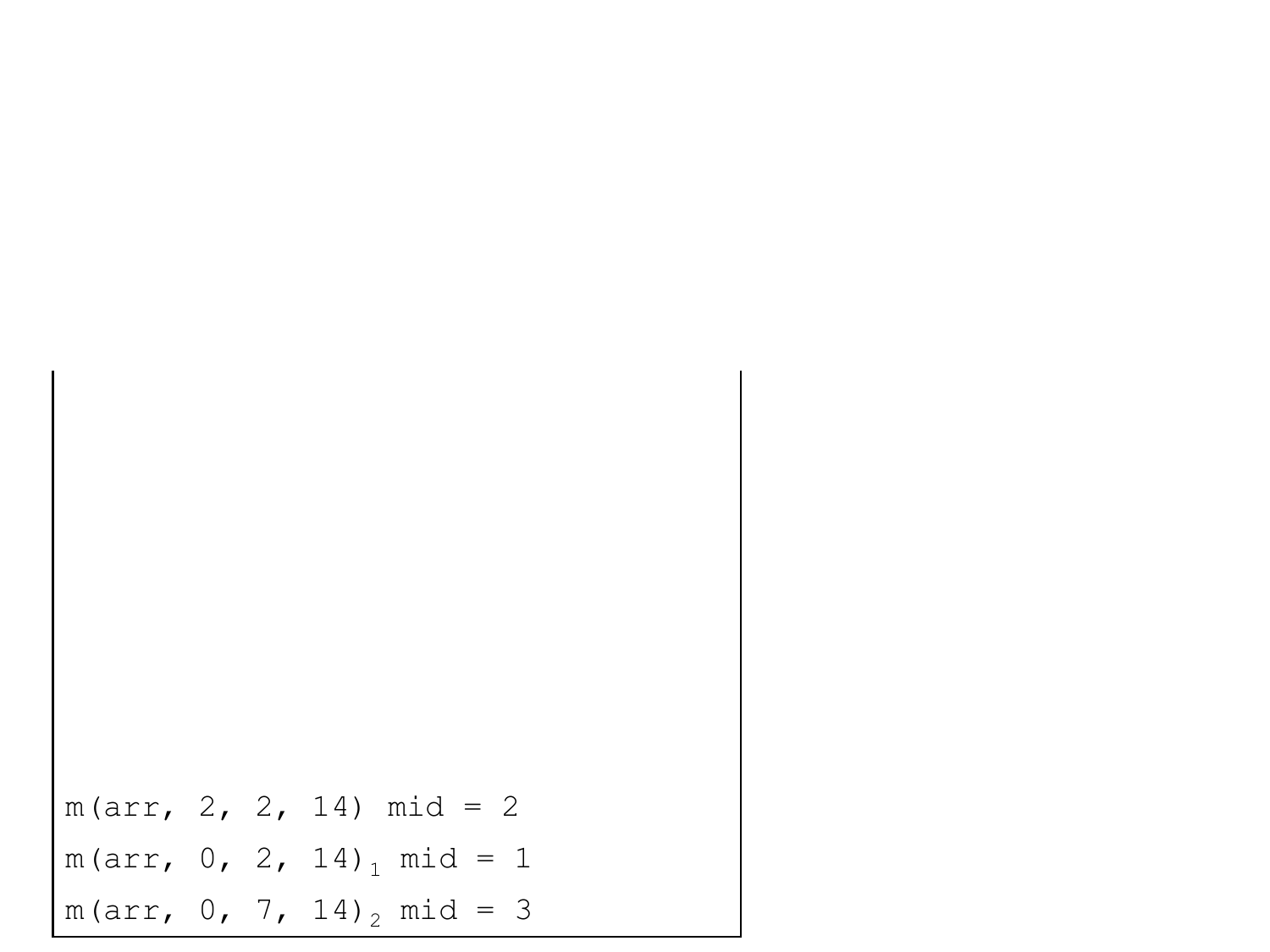m(arr, 2, 1, 14)  $m(arr, 2, 2, 14)$ <sub>2</sub> mid = 2  $m(arr, 0, 2, 14)$ <sub>1</sub> mid = 1  $m(arr, 0, 7, 14)$ <sub>2</sub> mid = 3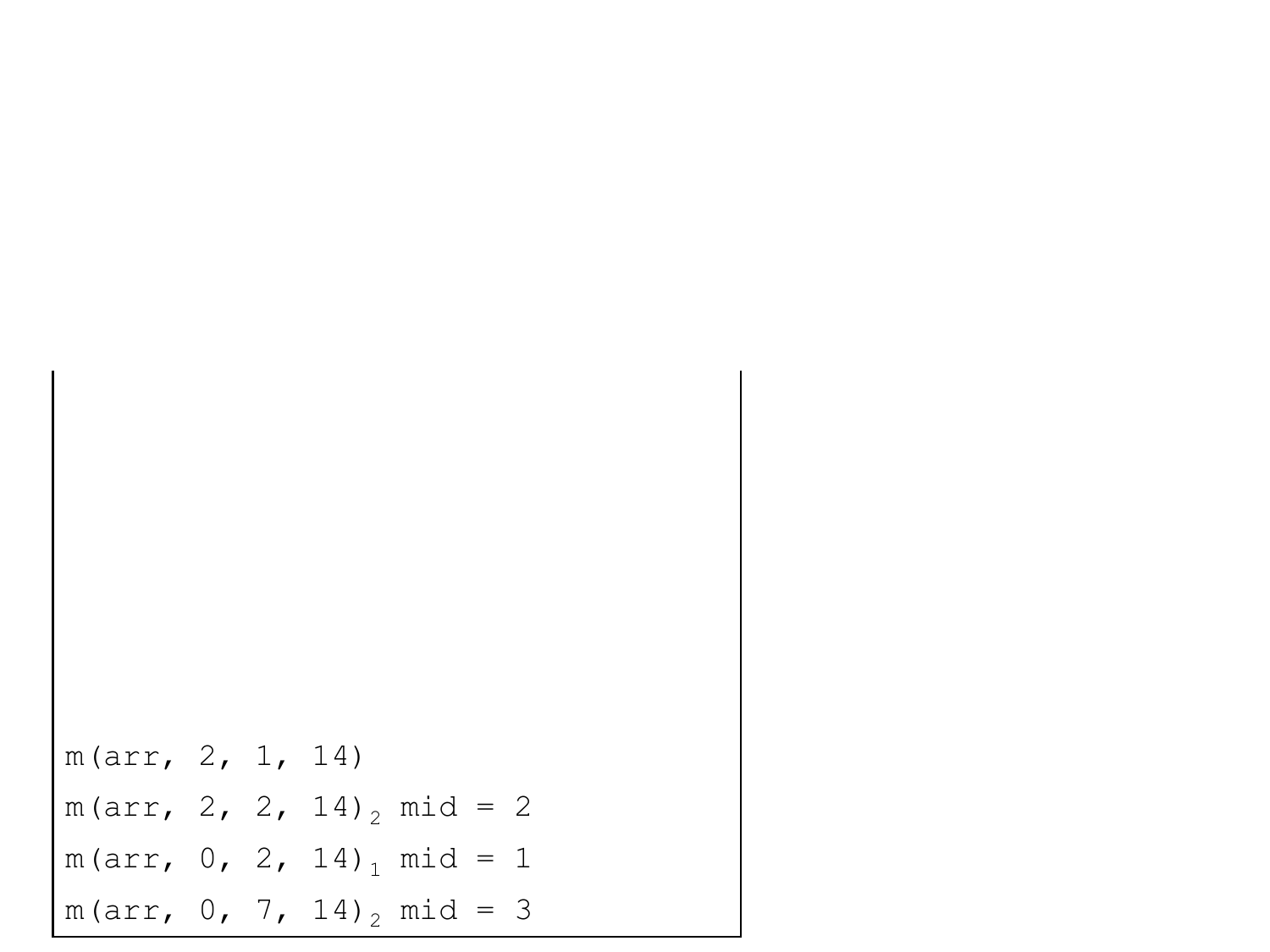$m(arr, 2, 1, 14)$  mid = 1 returns 2  $m(arr, 2, 2, 14)$ <sub>2</sub> mid = 2  $m(arr, 0, 2, 14)$ <sub>1</sub> mid = 1  $m(arr, 0, 7, 14)$ <sub>2</sub> mid = 3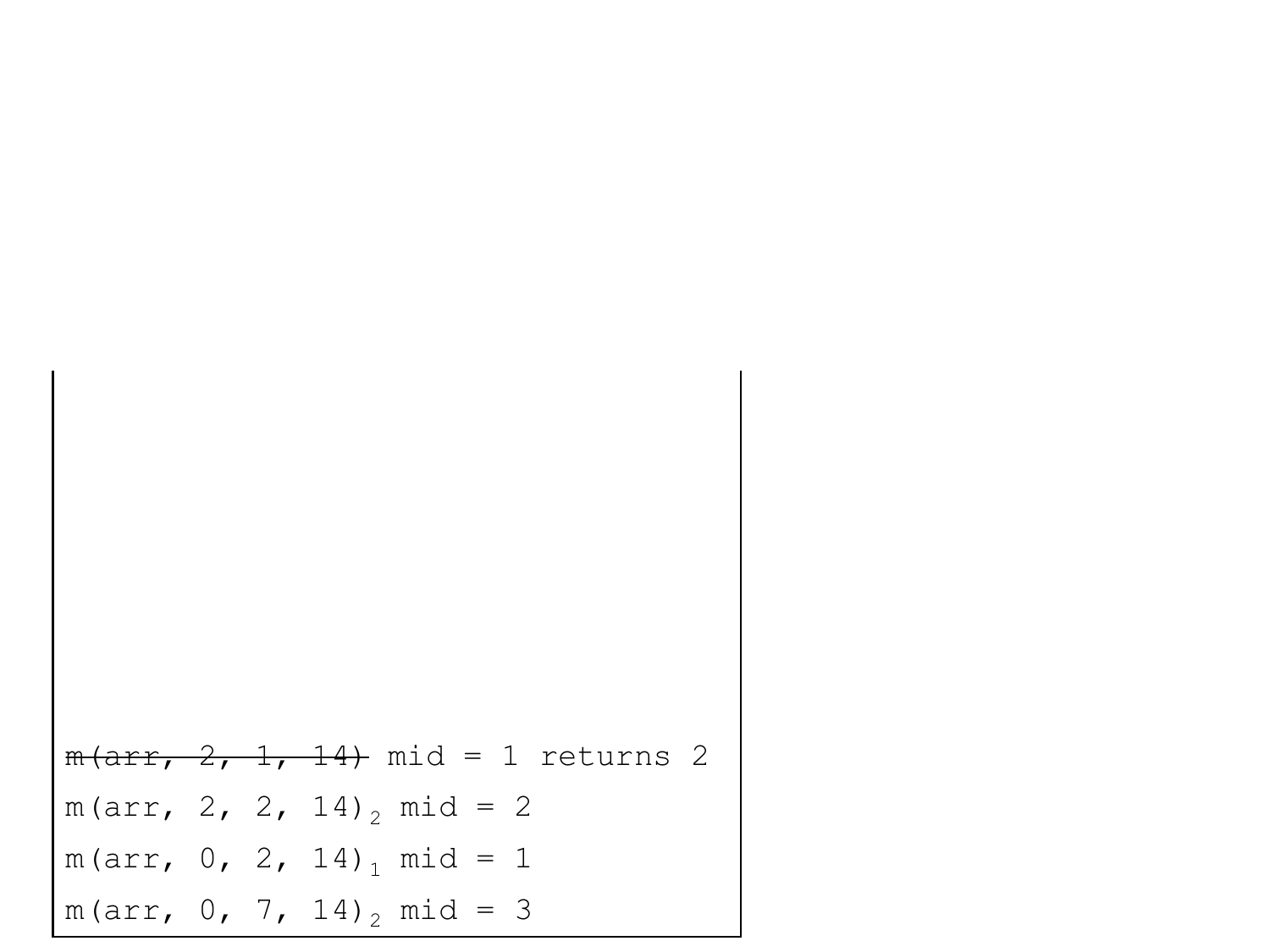$m(\text{arr}, 2, 1, 14)$  mid = 1 returns 2  $m(arr, 2, 2, 14)_{2}$  mid = 2 returns 2  $m(arr, 0, 2, 14)$ <sub>1</sub> mid = 1  $m(arr, 0, 7, 14)$ <sub>2</sub> mid = 3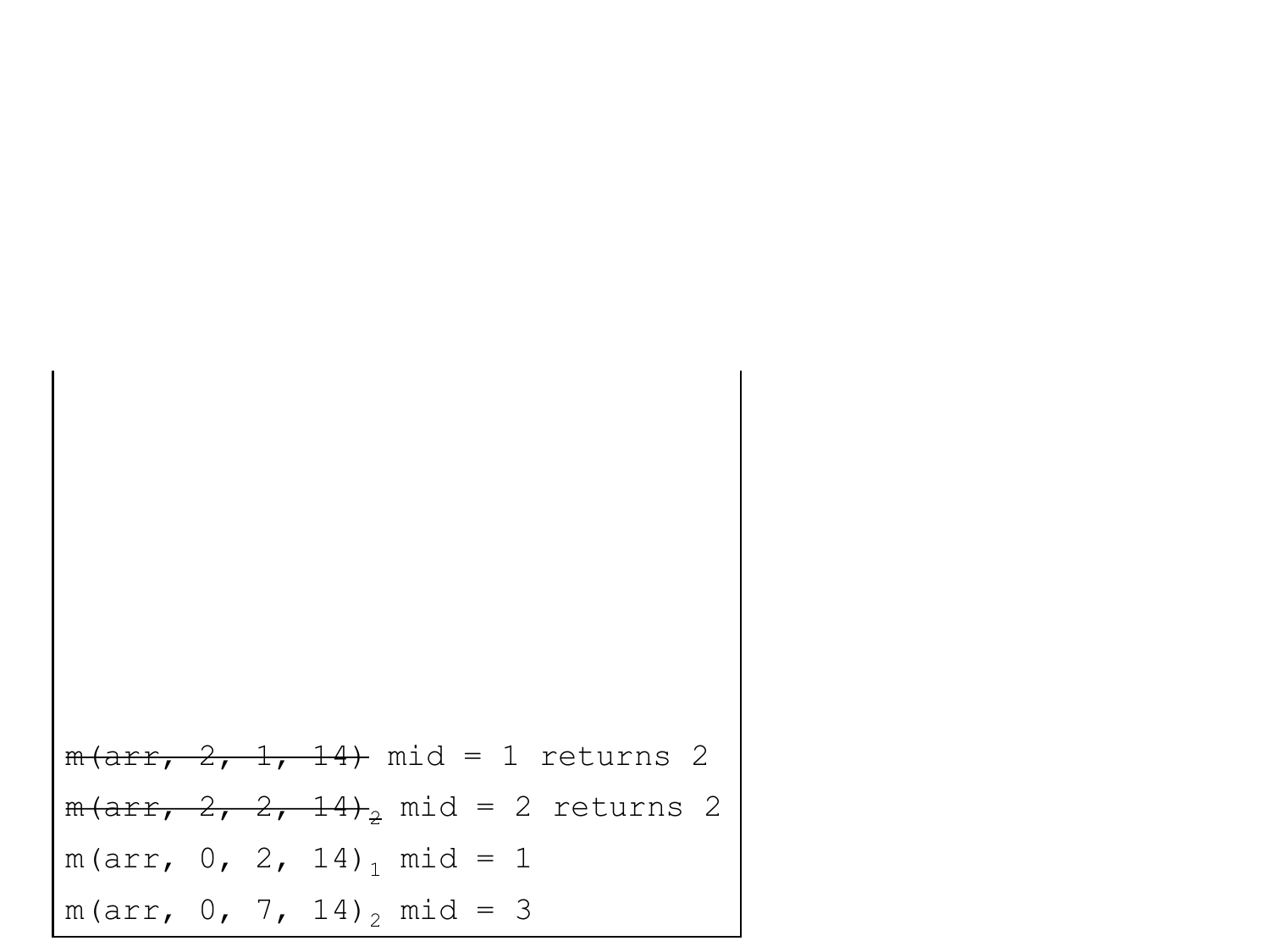$$
\begin{array}{ll}\n\text{m(arr, 2, 1, 14) mid = 1 returns 2} \\
\text{m(arr, 2, 2, 14)}_2 \text{ mid = 2 returns 2} \\
\text{m(arr, 0, 2, 14)}_1 \text{ mid = 1 returns 2} \\
\text{m(arr, 0, 7, 14)}_2 \text{ mid = 3}\n\end{array}
$$